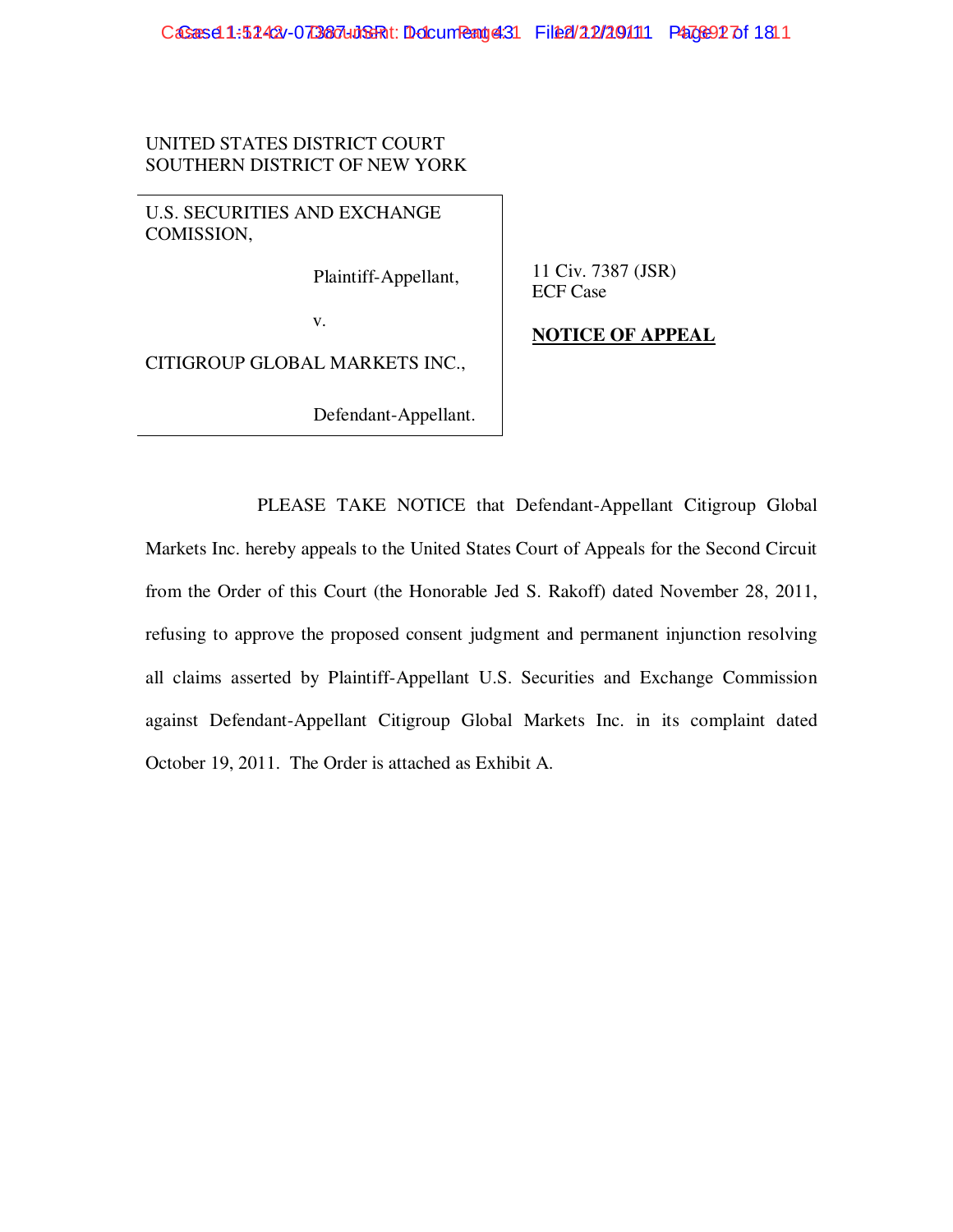Dated: New York, New York December 19, 2011

PAUL, WEISS, RIFKIND, WHARTON & GARRISON LLP /s Brad S. Karp\_\_\_\_\_\_\_\_\_\_\_\_\_\_\_\_\_\_\_\_\_\_\_

Brad S. Karp Theodore V. Wells, Jr. Mark F. Pomerantz Susanna M. Buergel 1285 Avenue of the Americas New York, New York 10019-6064 Tel. (212) 373-3000 Fax (212) 757-3990 bkarp@paulweiss.com twells@paulweiss.com mpomerantz@paulweiss.com sbuergel@paulweiss.com

*Attorneys for Defendant-Appellant Citigroup Global Markets Inc.*

TO: Clerk of the Court United States Court of Appeals for the Second Circuit Foley Square New York, New York 10007

> Kenneth M. Lench Reid A. Muoio Andrew Feller Thomas Silverstein Jeffery Infelise Matthew T. Martens

Securities and Exchange Commission 100 F Street, NE Washington, DC 20549-4010 (202) 551-4904

*Attorneys for Plaintiff-Appellant U.S. Securities and Exchange Commission*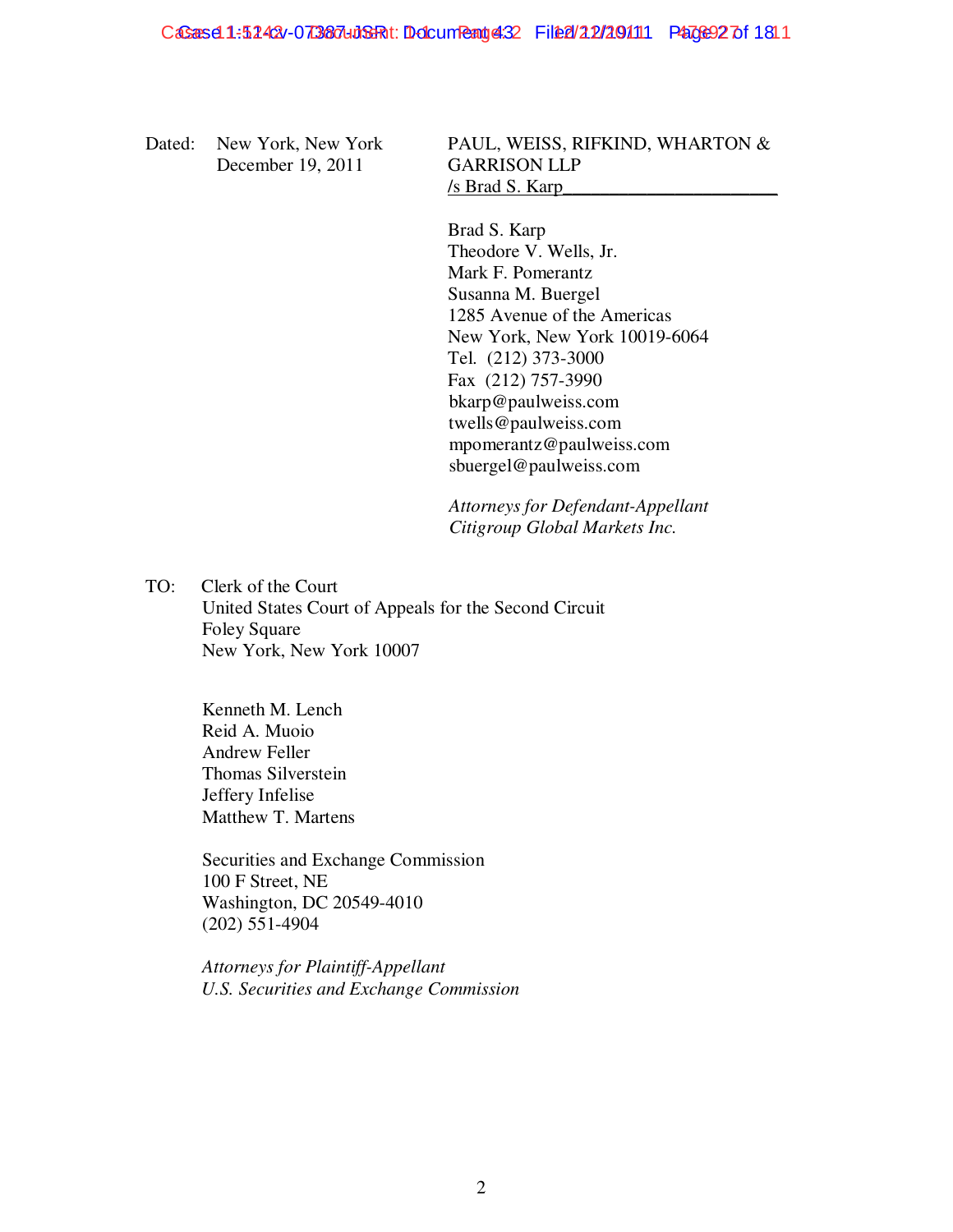CaSe: 15242 v-073827mJSR: 1-As of 2d02/23/2011 2/2012 200 AM EST 8927 of 911

APPEAL, ECF

# **U.S. District Court Southern District of New York (Foley Square) CIVIL DOCKET FOR CASE #: 1:11−cv−07387−JSR**

U.S. Securities and Exchange Commission v. Citigroup Global Markets Inc. Assigned to: Judge Jed S. Rakoff Related Case: [1:11−cv−07388−JSR](https://ecf.nysd.uscourts.gov/cgi-bin/DktRpt.pl?386252) Cause: 15:77 Securities Fraud

# **Plaintiff**

**U.S. Securities and Exchange Commission**

Date Filed: 10/19/2011 Jury Demand: None Nature of Suit: 850 Securities/Commodities Jurisdiction: U.S. Government Plaintiff

# represented by **Matthew Theodore Martens**

Securities and Exchange Commission (DC) 100 F Street, N.E. Washington, DC 20549 (202) 551−4481 Fax: (202) 772−9246 Email: [martensm@sec.gov](mailto:martensm@sec.gov) *LEAD ATTORNEY ATTORNEY TO BE NOTICED*

#### **Jeffrey Thomas Infelise**

U.S. Securities &Exchange Commission 100 F Street, North East Washington, DC 20549−4010 (202) 551−4904 Fax: (202) 722−9362 Email: [infelisej@sec.gov](mailto:infelisej@sec.gov) *ATTORNEY TO BE NOTICED*

# **Kenneth R. Lench**

Securities and Exchange Commission 450 Fifth Street, N.W. Mail Stop 8−8 Washington, DC 20549 (202) 942−4793 *ATTORNEY TO BE NOTICED*

# **Reid Anthony Muoio**

Securities and Exchange Commission (DC) 100 F Street, N.E. Washington, DC 20549 (202)−551−4488 Fax: (202)−772−9346 Email: [muoior@sec.gov](mailto:muoior@sec.gov) *ATTORNEY TO BE NOTICED*

#### **Thomas D. Silverstein**

Securities and Exchange Commission (DC) 100 F Street, N.E. Washington, DC 20549 (202) 551−4989 *ATTORNEY TO BE NOTICED*

V. **Movant**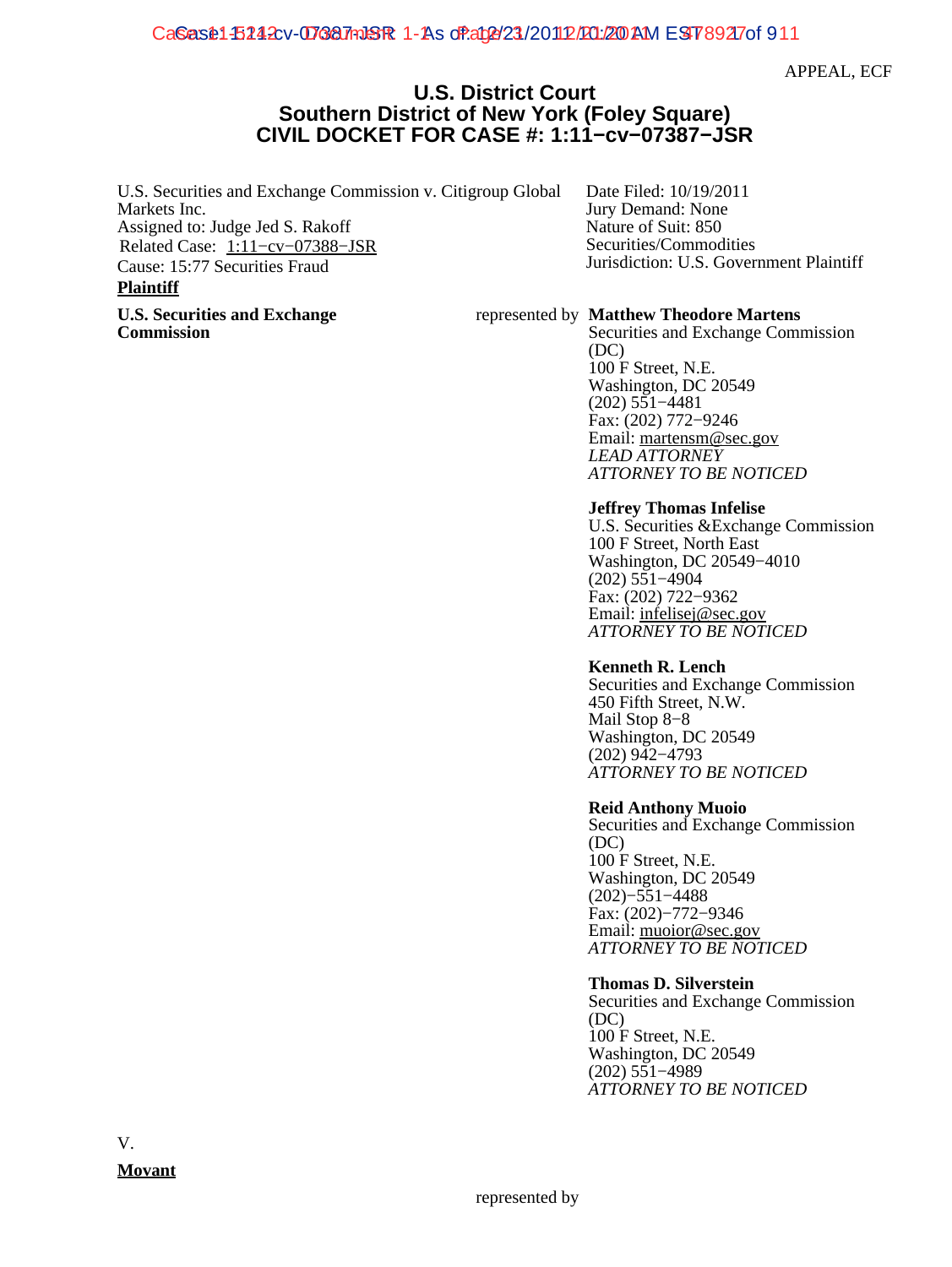# CaSe: 15242 D-07387m19R: 1-As of at 02/24/2011 2/2012 200 AM EST 8922 of 911

# **Better Markets, Inc.**

*TERMINATED: 11/09/2011*

# **Dennis M. Kelleher**

Counsel for Better Markets, Inc. 1825 K Street, NW, Suite 1080 Washington, DC 20006 (202)−618−6464 Fax: (202)−618−6465 Email: [dkelleher@bettermarkets.com](mailto:dkelleher@bettermarkets.com) *PRO HAC VICE ATTORNEY TO BE NOTICED*

# **Stephen W. Hall**

Better Markets, Inc., 1825 K Steet, NW, Suite 1080 Washington, DC 20006 (202)−618−6464 Fax: (202)−618−6465 Email: [shall@bettermarkets.com](mailto:shall@bettermarkets.com) *PRO HAC VICE ATTORNEY TO BE NOTICED*

V.

# **Defendant**

**Citigroup Global Markets Inc.** The represented by **Brad Scott Karp** 

Paul, Weiss, Rifkind, Wharton &Garrison LLP (NY) 1285 Avenue of the Americas New York, NY 10019 212−373−2384 Fax: 212−373−2384 Email: [bkarp@paulweiss.com](mailto:bkarp@paulweiss.com) *LEAD ATTORNEY ATTORNEY TO BE NOTICED*

#### **Susanna Michele Buergel**

Paul, Weiss, Rifkind, Wharton &Garrison LLP (NY) 1285 Avenue of the Americas New York, NY 10019 212−373−3553 Fax: 212−492−0553 Email: [sbuergel@paulweiss.com](mailto:sbuergel@paulweiss.com) *LEAD ATTORNEY ATTORNEY TO BE NOTICED*

#### **Theodore Von Wells , Jr**

Paul, Weiss, Rifkind, Wharton &Garrison LLP (NY) 1285 Avenue of the Americas New York, NY 10019 212−373−3089 Fax: 212−492−0089 Email: [twells@paulweiss.com](mailto:twells@paulweiss.com) *LEAD ATTORNEY ATTORNEY TO BE NOTICED*

#### **Amicus**

**The Union Central Life Inusrance Company**

# represented by **Samuel Howard Rudman**

Robbins Geller Rudman &Dowd LLP(LI) 58 South Service Road Suite 200 Melville, NY 11747 (631) 367−7100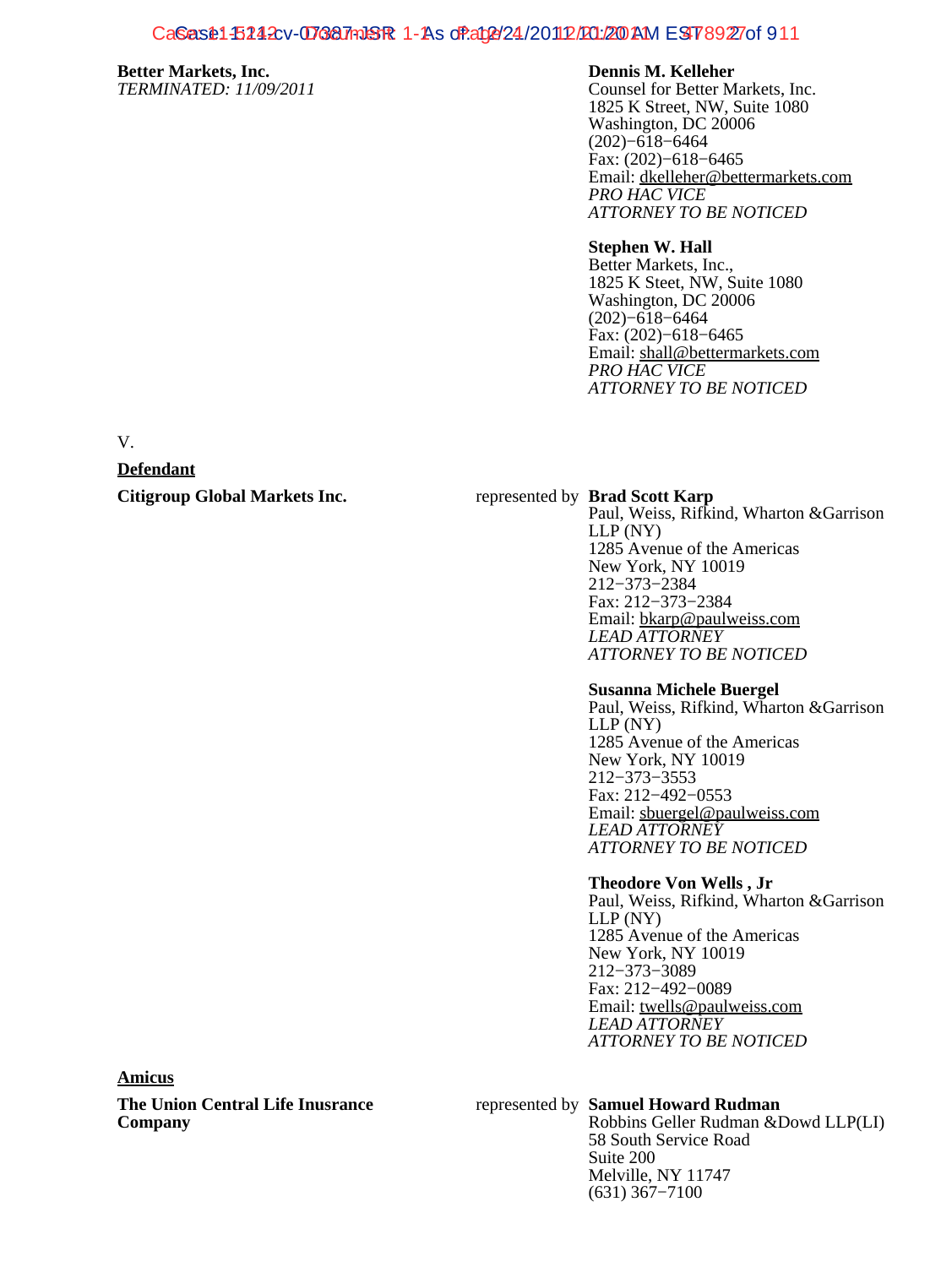# CaSe: 15242 D-07387m19R: 1-As of Ag2/25/2011 2/2012 20 AM EST 8923 of 911

Fax: (631) 367−1173 Email: [srudman@rgrdlaw.com](mailto:srudman@rgrdlaw.com) *ATTORNEY TO BE NOTICED*

**Amicus**

# Ameritas Life Insurance Corp. The represented by Evan Jay Kaufman

Robbins Geller Rudman &Dowd LLP(LI) 58 South Service Road Suite 200 Melville, NY 11747 (631) 367−7100 Fax: (631) 367−1173 Email: [ekaufman@rgrdlaw.com](mailto:ekaufman@rgrdlaw.com) *ATTORNEY TO BE NOTICED*

# **Samuel Howard Rudman**

(See above for address) *ATTORNEY TO BE NOTICED*

**Acacia Life Insurance Company** represented by **Evan Jay Kaufman** (See above for address) *ATTORNEY TO BE NOTICED*

# **Samuel Howard Rudman**

(See above for address) *ATTORNEY TO BE NOTICED*

# **Amicus**

**The Union Central Life Insurance Company**

#### represented by **Evan Jay Kaufman** (See above for address) *ATTORNEY TO BE NOTICED*

# **Samuel Howard Rudman**

(See above for address) *ATTORNEY TO BE NOTICED*

| Date Filed | #              | Docket Text                                                                                                                                                                                       |
|------------|----------------|---------------------------------------------------------------------------------------------------------------------------------------------------------------------------------------------------|
| 10/19/2011 |                | COMPLAINT against Citigroup Global Markets Inc.Document filed by U.S.<br>Securities and Exchange Commission.(lmb) (ama). (Entered: 10/19/2011)                                                    |
| 10/19/2011 |                | SUMMONS ISSUED as to Citigroup Global Markets Inc. (lmb) (Entered:<br>10/19/2011                                                                                                                  |
| 10/19/2011 |                | Magistrate Judge James L. Cott is so designated. (lmb) (Entered: 10/19/2011)                                                                                                                      |
| 10/19/2011 |                | Case Designated ECF. (lmb) (Entered: 10/19/2011)                                                                                                                                                  |
| 10/19/2011 | $\overline{2}$ | MEMORANDUM by Plaintiff Securities and Exchange Commission in Support of<br>Proposed Settlement. Document filed by U.S. Securities and Exchange<br>Commission. (lmb) (jar). (Entered: 10/19/2011) |
| 10/21/2011 | 3              | NOTICE OF APPEARANCE by Brad Scott Karp on behalf of Citigroup Global<br>Markets Inc. (Karp, Brad) (Entered: 10/21/2011)                                                                          |
| 10/21/2011 | 4              | NOTICE OF APPEARANCE by Theodore Von Wells, Jr on behalf of Citigroup<br>Global Markets Inc. (Wells, Theodore) (Entered: 10/21/2011)                                                              |
| 10/21/2011 | 5              | NOTICE OF APPEARANCE by Susanna Michele Buergel on behalf of Citigroup<br>Global Markets Inc. (Buergel, Susanna) (Entered: 10/21/2011)                                                            |
| 10/21/2011 | 6              | RULE 7.1 CORPORATE DISCLOSURE STATEMENT. Identifying Corporate<br>Parent Citigroup, Inc for Citigroup Global Markets Inc Document filed by                                                        |

**Amicus**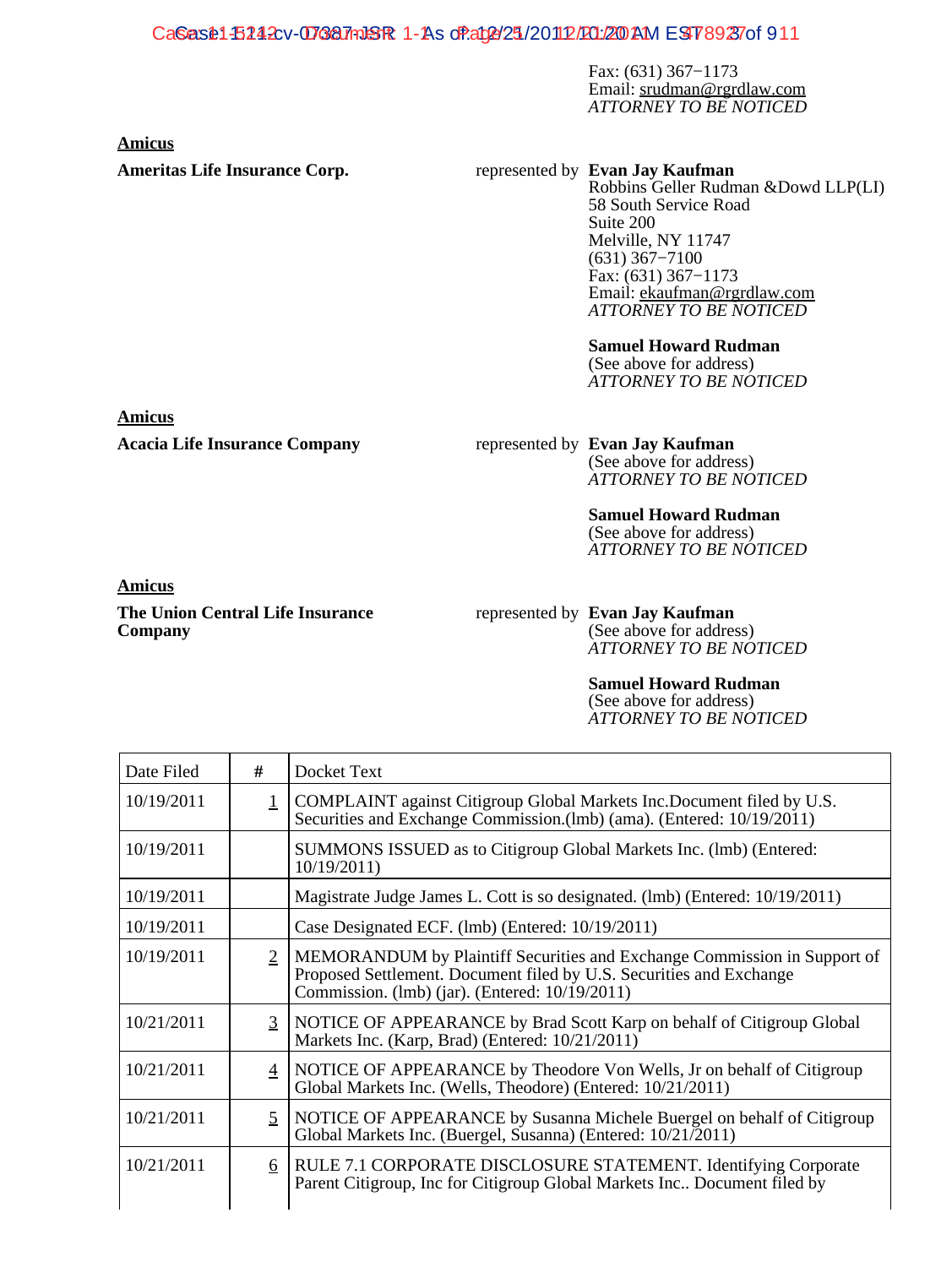# CaSe: 61-5242 D-073827mJSR: 1-As of 2021/2011 2/2012 200 AM EST 8924 of 911

|            |                | Citigroup Global Markets Inc(Karp, Brad) (Entered: 10/21/2011)                                                                                                                                                                                                                                                                                                                                                                                                                                                                                                                                                                                                |
|------------|----------------|---------------------------------------------------------------------------------------------------------------------------------------------------------------------------------------------------------------------------------------------------------------------------------------------------------------------------------------------------------------------------------------------------------------------------------------------------------------------------------------------------------------------------------------------------------------------------------------------------------------------------------------------------------------|
| 10/25/2011 | $\mathcal{I}$  | Consent of Defendant Citigroup Global Markets Inc. Document filed by Citigroup<br>Global Markets Inc. (ad) (Entered: 10/25/2011)                                                                                                                                                                                                                                                                                                                                                                                                                                                                                                                              |
| 10/25/2011 | 8              | Proposed Final Judgment As To Defendant Citigroup Global Markets Inc. (ad)<br>(Entered: 10/25/2011)                                                                                                                                                                                                                                                                                                                                                                                                                                                                                                                                                           |
| 10/27/2011 | $\overline{9}$ | ORDER: The Court is required to ascertain whether the proposed judgment is fair,<br>reasonable, adequate, and in the public interest. The Court will convene a hearing<br>on November 9, 2011 at 3:00 pm to assist in this determination. The parties should<br>be prepared to answer the questions set forth within in detail at the hearing. In<br>addition, the parties are permitted but not required, to file with the Court written<br>answers to these questions in advance of the hearing, provided such submissions<br>are filed no later than noon on November 7, 2011. (Signed by Judge Jed S. Rakoff<br>on 10/27/2011) (ab) (Entered: 10/27/2011) |
| 11/02/2011 | <u>10</u>      | MOTION for Jeffery T. Infelise to Appear Pro Hac Vice. Document filed by U.S.<br>Securities and Exchange Commission.(bcu) (pgu). (Entered: 11/03/2011)                                                                                                                                                                                                                                                                                                                                                                                                                                                                                                        |
| 11/03/2011 | 11             | MOTION for Stephen W. Hall to Appear Pro Hac Vice. Document filed by Better<br>Markets, Inc., $(w\hat{b})$ (pgu). (Entered: $\hat{1}1/04/2011$ )                                                                                                                                                                                                                                                                                                                                                                                                                                                                                                              |
| 11/03/2011 | 12             | MOTION for Dennis M. Kelleher to Appear Pro Hac Vice. Document filed by<br>Better Markets, Inc. (wb) (pgu). (Entered: 11/04/2011)                                                                                                                                                                                                                                                                                                                                                                                                                                                                                                                             |
| 11/04/2011 |                | CASHIERS OFFICE REMARK on 12 Motion to Appear Pro Hac Vice, 11 Motion<br>to Appear Pro Hac Vice in the amount of \$400.00, paid on 11/03/2011, Receipt<br>Number 1020932,1020933. (jd) (Entered: 11/04/2011)                                                                                                                                                                                                                                                                                                                                                                                                                                                  |
| 11/04/2011 | <u>13</u>      | NOTICE OF APPEARANCE by Matthew Theodore Martens on behalf of U.S.<br>Securities and Exchange Commission (Martens, Matthew) (Entered: 11/04/2011)                                                                                                                                                                                                                                                                                                                                                                                                                                                                                                             |
| 11/05/2011 | <u>14</u>      | MOTION to Intervene Pursuant to Federal Rule of Civil Procedure 24. Document<br>filed by Better Markets, Inc(Hall, Stephen) (Entered: 11/05/2011)                                                                                                                                                                                                                                                                                                                                                                                                                                                                                                             |
| 11/05/2011 | <u>15</u>      | MEMORANDUM OF LAW in Support re: 14 MOTION to Intervene <i>Pursuant to</i><br>Federal Rule of Civil Procedure 24. Memorandum of Law in Support of Motion to<br>Intervene. Document filed by Better Markets, Inc (Hall, Stephen) (Entered:<br>11/05/2011                                                                                                                                                                                                                                                                                                                                                                                                       |
| 11/05/2011 | <u>16</u>      | FILING ERROR - WRONG EVENT TYPE SELECTED FROM MENU -<br>MOTION to Intervene Proposed Memorandum in Opposition to Proposed<br>Settlement. Document filed by Better Markets, Inc. (Hall, Stephen) Modified on<br>$11/7/2011$ (1di). (Entered: $11/05/2011$ )                                                                                                                                                                                                                                                                                                                                                                                                    |
| 11/05/2011 | 17             | FILING ERROR - WRONG EVENT TYPE SELECTED FROM MENU -<br>MOTION to Intervene Declaration of Dennis M. Kelleher in Support of<br>Memorandum in Opposition to Proposed Settlement (Decl. & Exs. $1-3$ ). Document<br>filed by Better Markets, Inc.(Hall, Stephen) Modified on 11/7/2011 (Idi). (Entered:<br>11/05/2011                                                                                                                                                                                                                                                                                                                                           |
| 11/05/2011 | <u>18</u>      | FILING ERROR - ELECTRONIC FILING FOR NON-ECF DOCUMENT -<br>MOTION to Intervene Declaration of Dennis M. Kelleher in Support of<br>Memorandum in Opposition to Proposed Settlement (Exs. 4-10). Document filed<br>by Better Markets, Inc. (Hall, Stephen) Modified on 11/7/2011 (Idi). (Entered:<br>11/05/2011                                                                                                                                                                                                                                                                                                                                                 |
| 11/05/2011 | 19             | FILING ERROR - ELECTRONIC FILING FOR NON-ECF DOCUMENT -<br>MOTION to Intervene Declaration of Dennis M. Kelleher in Support of<br>Memorandum in Opposition to Proposed Settlement (Exs. $11-26$ ). Document filed<br>by Better Markets, Inc.(Hall, Stephen) Modified on 11/7/2011 (ldi). (Entered:<br>11/05/2011                                                                                                                                                                                                                                                                                                                                              |
| 11/05/2011 | <u>20</u>      | FILING ERROR - WRONG EVENT TYPE SELECTED FROM MENU -<br>MOTION to Intervene Disclosure Statement Pursuant to Federal Rule of Civil<br>Procedure 7.1. Document filed by Better Markets, Inc.(Hall, Stephen) Modified on<br>11/7/2011 (1di). (Entered: 11/05/2011)                                                                                                                                                                                                                                                                                                                                                                                              |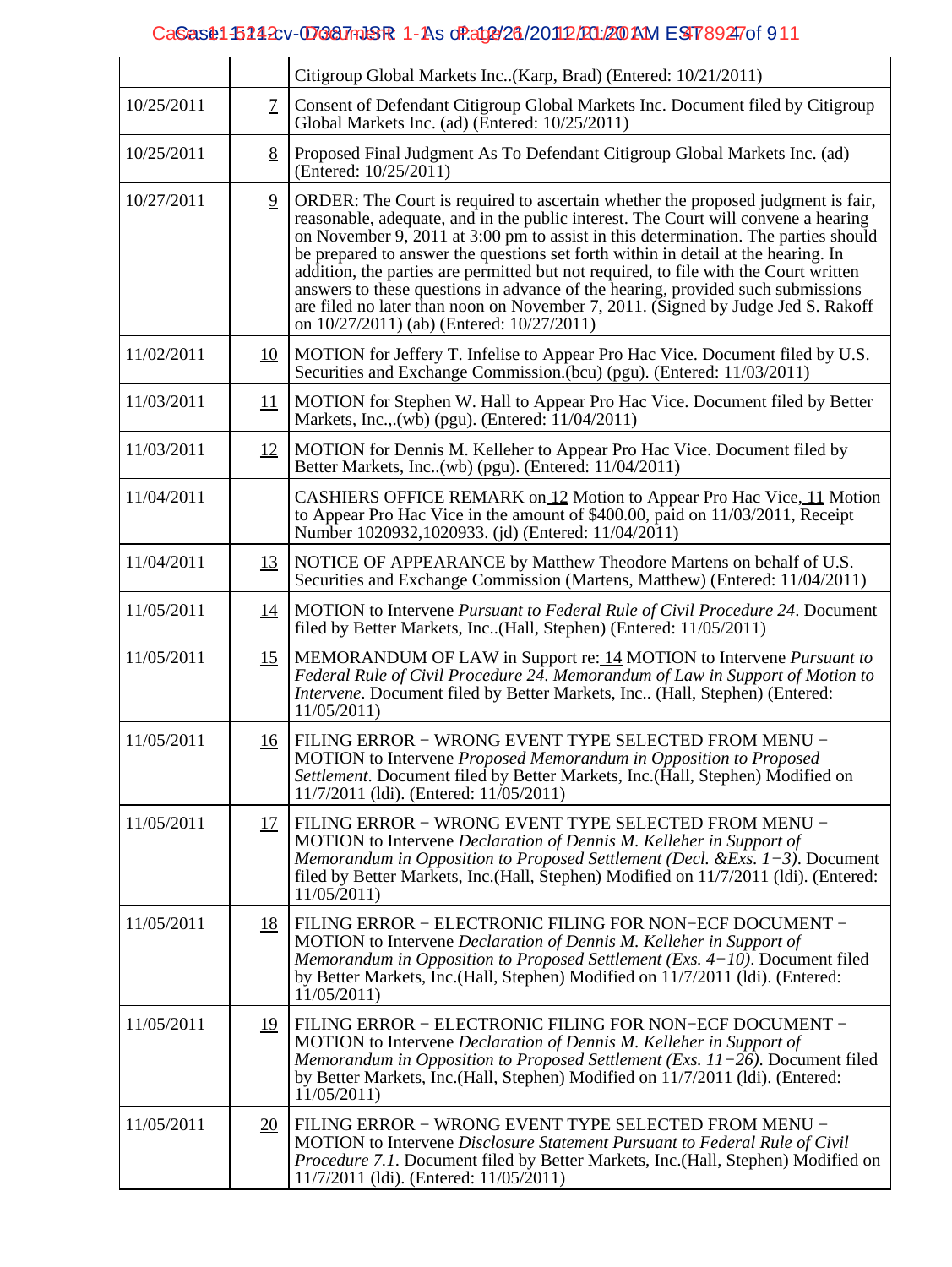# CaSe: 15242 v-073827mJSR: 1-As of Ag2(27/2011 2/2012) 200 AM EST 8925 of 911

| 11/05/2011 |           | ***NOTE TO ATTORNEY TO RE–FILE DOCUMENT – EVENT TYPE<br>ERROR. Note to Attorney Stephen W. Hall to RE-FILE Document 16 MOTION<br>to Intervene Proposed Memorandum in Opposition to Proposed Settlement. Use<br>the event type Memorandum of Law in Opposition (non-motion) found under the<br>event list Other Answers. (Idi) (Entered: $11/07/2011$ )                                                                                                                                                                                                     |
|------------|-----------|------------------------------------------------------------------------------------------------------------------------------------------------------------------------------------------------------------------------------------------------------------------------------------------------------------------------------------------------------------------------------------------------------------------------------------------------------------------------------------------------------------------------------------------------------------|
| 11/05/2011 |           | ***NOTE TO ATTORNEY TO RE–FILE DOCUMENT – EVENT TYPE<br>ERROR. Note to Attorney Stephen W. Hall to RE-FILE Document 17 MOTION<br>to Intervene Declaration of Dennis M. Kelleher in Support of Memorandum in<br>Opposition to Proposed Settlement (Decl. & Exs. $1-3$ ). MOTION to Intervene<br>Declaration of Dennis M. Kelleher in Support of Memorandum in Opposition to<br>Proposed Settlement (Decl. & Exs. $1-3$ ). Use the event type Declaration in Support<br>(non-motion) found under the event list Other Answers. (Idi) (Entered:<br>11/07/2011 |
| 11/05/2011 |           | ***NOTE TO ATTORNEY TO RE-FILE DOCUMENT - NON-ECF<br>DOCUMENT ERROR. Note to Attorney Stephen W. Hall. Document Nos. 18 and<br>19 are Exhibits. These documents are not filed via ECF. Exhibits are ONLY to be<br>filed as attachments to a supporting document such as a Declaration. If there is an<br>issue regarding filing capacity, documents titled "Supplemental Declaration" may<br>be filed to attach remaining exhibits. (Idi) (Entered: $\overline{11}/07/2011$ )                                                                              |
| 11/05/2011 |           | ***NOTE TO ATTORNEY TO RE–FILE DOCUMENT – EVENT TYPE<br>ERROR. Note to Attorney Stephen W. Hall to RE-FILE Document 20 MOTION<br>to Intervene Disclosure Statement Pursuant to Federal Rule of Civil Procedure 7.1.<br>Use the event type Rule 7.1 Corporate Disclosure Statement found under the event<br>list Other Documents. (Idi) (Entered: 11/07/2011)                                                                                                                                                                                               |
| 11/07/2011 | 21        | MEMORANDUM OF LAW re: 9 Order, Set Hearings,,,, In Response To<br>Questions Posed By The Court Regarding Proposed Settlement. Document filed by<br>U.S. Securities and Exchange Commission. (Martens, Matthew) (Entered:<br>11/07/2011                                                                                                                                                                                                                                                                                                                     |
| 11/07/2011 | 22        | DECLARATION of Matthew T. Martens re: 21 Memorandum of Law. Document<br>filed by U.S. Securities and Exchange Commission. (Attachments: $\#$ 1 Exhibit<br>A-D)(Martens, Matthew) (Entered: 11/07/2011)                                                                                                                                                                                                                                                                                                                                                     |
| 11/07/2011 | 23        | MOTION for Leave to File Amicus Curiae Brief. Document filed by The Union<br>Central Life Inusrance Company, Ameritas Life Insurance Corp., Acacia Life<br>Insurance Company, The Union Central Life Insurance Company. (Attachments: #<br>1 Proposed Brief)(Rudman, Samuel) (Entered: 11/07/2011)                                                                                                                                                                                                                                                         |
| 11/07/2011 | 24        | DECLARATION of Samuel H. Rudman in Support re: 23 MOTION for Leave to<br>File Amicus Curiae Brief Document filed by Acacia Life Insurance Company,<br>Ameritas Life Insurance Corp., The Union Central Life Insurance Company.<br>(Attachments: #1 Exhibit A, #2 Exhibit B, #3 Exhibit C, #4 Exhibit D, #5<br>Exhibit E)(Rudman, Samuel) (Entered: 11/07/2011)                                                                                                                                                                                             |
| 11/07/2011 | <u>25</u> | MEMORANDUM OF LAW in Support of the Proposed Final Judgment and<br>Consent. Document filed by Citigroup Global Markets Inc (Karp, Brad) (Entered:<br>11/07/2011                                                                                                                                                                                                                                                                                                                                                                                            |
| 11/07/2011 | <u>26</u> | MEMORANDUM OF LAW in Opposition re: 14 MOTION to Intervene <i>Pursuant</i><br>to Federal Rule of Civil Procedure 24 Document filed by U.S. Securities and<br>Exchange Commission. (Martens, Matthew) (Entered: 11/07/2011)                                                                                                                                                                                                                                                                                                                                 |
| 11/09/2011 | 27        | NOTICE OF APPEARANCE by Evan Jay Kaufman on behalf of Acacia Life<br>Insurance Company, Ameritas Life Insurance Corp., The Union Central Life<br>Insurance Company (Kaufman, Evan) (Entered: 11/09/2011)                                                                                                                                                                                                                                                                                                                                                   |
| 11/09/2011 | <u>28</u> | ORDER denying 14 Motion to Intervene. Pending before the Court is Better<br>Markets, Inc.'s Motion to Intervene in the above captioned case. That motion is<br>denied substantially for the reasons stated in the S.E.C.'s memorandum in<br>opposition. The Clerk of the Court is directed to close item number 14 on the<br>docket of this case. (Signed by Judge Jed S. Rakoff on 11/8/2011) (lmb) (Entered:<br>11/09/2011)                                                                                                                              |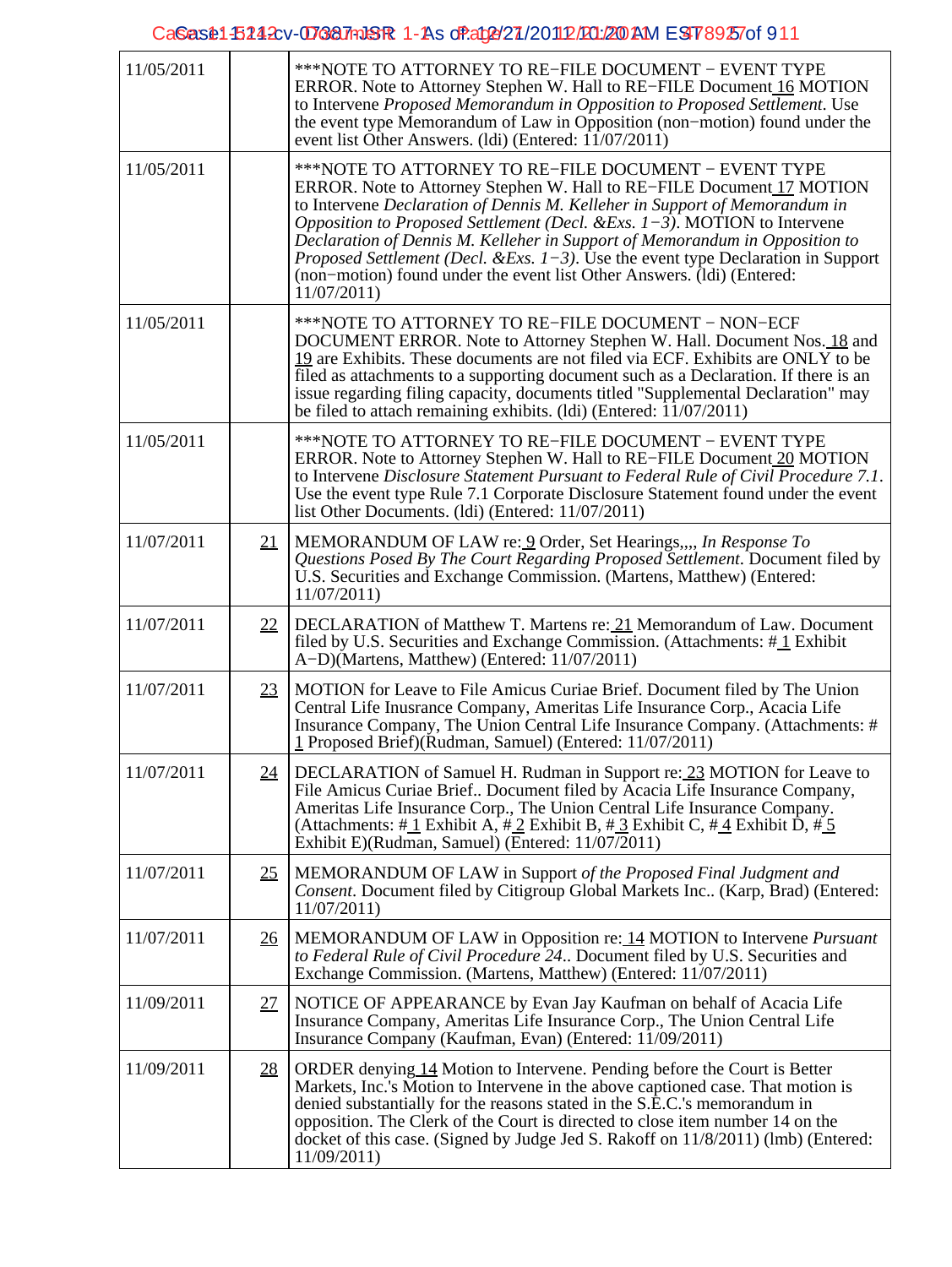# CaSe: 81-5242 D-073827mJSR: 1-As of 2021/2012/2012 200 AM EST 8926 of 911

| 11/09/2011 |                 | Minute Entry for proceedings held before Judge Jed S. Rakoff: Oral Argument ON<br>A MOTION TO ENTER PROPOSED SETTLEMENT held on 11/9/2011. (rim)<br>(Entered: 11/15/2011)                                                                                                                                                                                                                                                                                                                                                                                               |
|------------|-----------------|-------------------------------------------------------------------------------------------------------------------------------------------------------------------------------------------------------------------------------------------------------------------------------------------------------------------------------------------------------------------------------------------------------------------------------------------------------------------------------------------------------------------------------------------------------------------------|
| 11/14/2011 |                 | Minute Entry for proceedings held before Judge Jed S. Rakoff: Telephone<br>Conference held on 11/14/2011. (rjm) (Entered: 11/22/2011)                                                                                                                                                                                                                                                                                                                                                                                                                                   |
| 11/16/2011 | 29              | TRANSCRIPT of Proceedings re: Argument held on 11/9/2011 before Judge Jed S.<br>Rakoff. Court Reporter/Transcriber: Martha Drevis, (212) 805-0300. Transcript<br>may be viewed at the court public terminal or purchased through the Court<br>Reporter/Transcriber before the deadline for Release of Transcript Restriction.<br>After that date it may be obtained through PACER. Redaction Request due<br>12/12/2011. Redacted Transcript Deadline set for 12/22/2011. Release of<br>Transcript Restriction set for 2/17/2012.(McGuirk, Kelly) (Entered: 11/16/2011)  |
| 11/16/2011 | 30              | NOTICE OF FILING OF OFFICIAL TRANSCRIPT Notice is hereby given that<br>an official transcript of a Argument proceeding held on $11/9/2011$ has been filed by<br>the court reporter/transcriber in the above-captioned matter. The parties have<br>seven (7) calendar days to file with the court a Notice of Intent to Request<br>Redaction of this transcript. If no such Notice is filed, the transcript may be made<br>remotely electronically available to the public without redaction after 90 calendar<br>days(McGuirk, Kelly) (Entered: 11/16/2011)             |
| 11/17/2011 | <u>31</u>       | TRANSCRIPT of Proceedings re: Argument held on 11/9/2011 before Judge Jed S.<br>Rakoff. Court Reporter/Transcriber: Martha Drevis, (212) 805-0300. Transcript<br>may be viewed at the court public terminal or purchased through the Court<br>Reporter/Transcriber before the deadline for Release of Transcript Restriction.<br>After that date it may be obtained through PACER. Redaction Request due<br>12/12/2011. Redacted Transcript Deadline set for 12/22/2011. Release of<br>Transcript Restriction set for 2/18/2012. (McGuirk, Kelly) (Entered: 11/17/2011) |
| 11/17/2011 | 32              | NOTICE OF FILING OF OFFICIAL TRANSCRIPT Notice is hereby given that<br>an official transcript of a Argument proceeding held on 11/9/11 has been filed by<br>the court reporter/transcriber in the above–captioned matter. The parties have<br>seven (7) calendar days to file with the court a Notice of Intent to Request<br>Redaction of this transcript. If no such Notice is filed, the transcript may be made<br>remotely electronically available to the public without redaction after 90 calendar<br>days(McGuirk, Kelly) (Entered: $11/17/2011$ )              |
| 11/28/2011 | 33              | OPINION AND ORDER:#101069 Accordingly, the Court refuses to approve the<br>proposed Consent Judgment. Instead, the Court hereby consolidates this case with<br>the Stoker action, adopts the Case Management Order in that action as equally<br>applicable to the instant case, and directs the parties to be ready to try this case on<br>July 16, 2012. (Signed by Judge Jed S. Rakoff on 11/28/2011) (ife) Modified on<br>12/2/2011 (jab). (Entered: 11/28/2011)                                                                                                     |
| 11/28/2011 |                 | Set/Reset Deadlines: Ready for Trial by 7/16/2012. (jfe) (Entered: 11/28/2011)                                                                                                                                                                                                                                                                                                                                                                                                                                                                                          |
| 11/29/2011 | <u>34</u>       | ORDER. The motion of Union Central Life Insurance Company, Ameritas Life<br>Insurance Corp., and Acacia Life Insurance Company for leave to file an amicus<br>curiae brief is denied for substantially the reasons stated by Citigroup's counsel at<br>oral argument on November 9, 2011. Denying 23 Motion for Leave to File<br>Document. (Signed by Judge Jed S. Rakoff on 11/28/2011) (rjm) (Entered:<br>11/30/2011)                                                                                                                                                 |
| 12/02/2011 | <u>35</u>       | REQUEST FOR WAIVER OF SERVICE sent to Citigroup Global Markets, Inc.<br>Document filed by U.S. Securities and Exchange Commission. Request for Waiver<br>Mailed on 12/1/2011. Waiver of Service due by 1/4/2012. (Infelise, Jeffrey)<br>(Entered: 12/02/2011)                                                                                                                                                                                                                                                                                                           |
| 12/02/2011 | $\overline{36}$ | WAIVER OF SERVICE RETURNED EXECUTED. Citigroup Global Markets<br>Inc. waiver sent on 12/1/2011, answer due 1/30/2012. Document filed by U.S.<br>Securities and Exchange Commission. (Infelise, Jeffrey) (Entered: 12/02/2011)                                                                                                                                                                                                                                                                                                                                           |
| 12/06/2011 | 37              | TRANSCRIPT of Proceedings re: Argument held on 11/9/2011 before Judge Jed S.<br>Rakoff. Court Reporter/Transcriber: Alena Lynch, (212) 805–0300. Transcript may<br>be viewed at the court public terminal or purchased through the Court<br>Reporter/Transcriber before the deadline for Release of Transcript Restriction.                                                                                                                                                                                                                                             |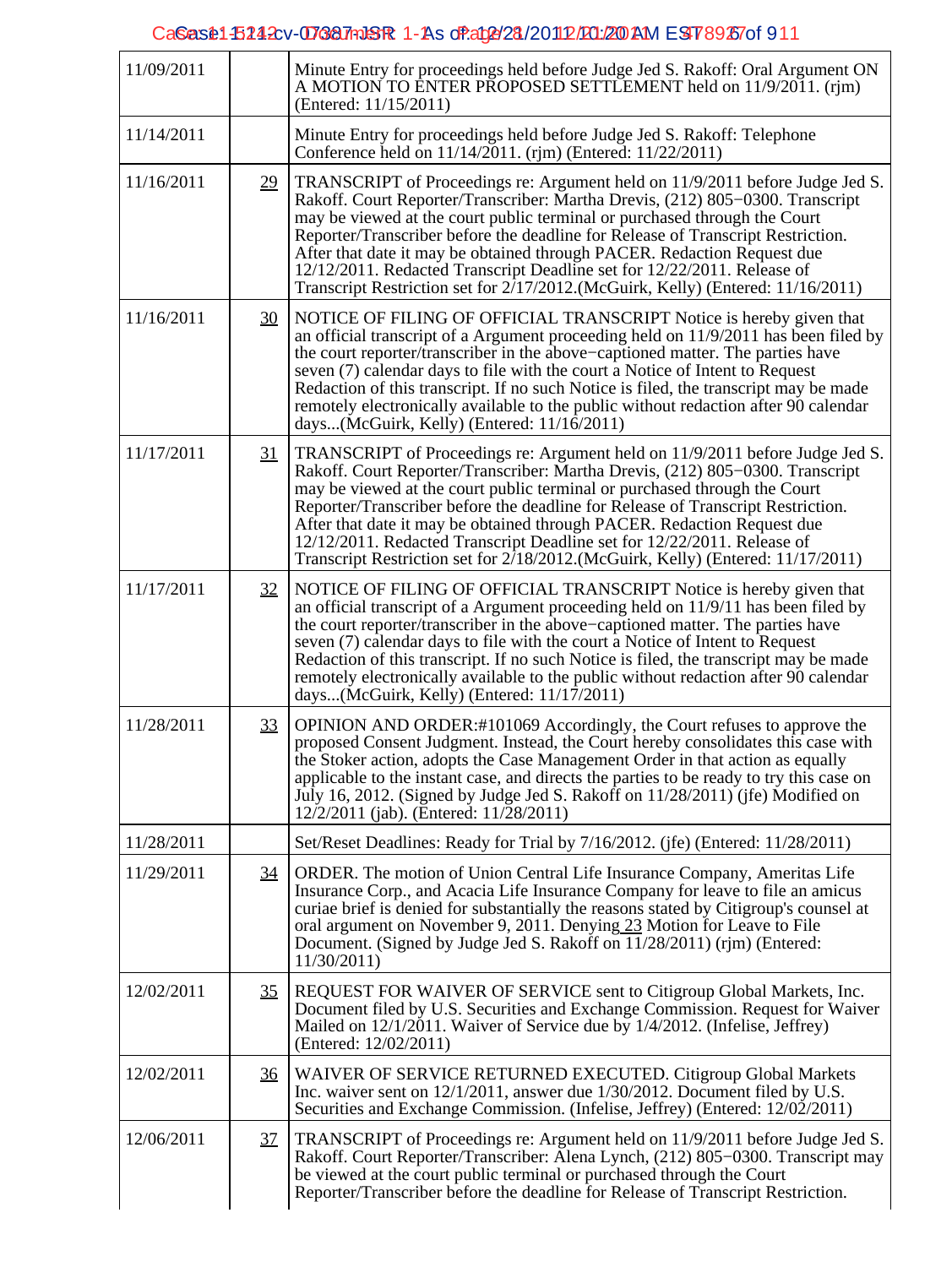# CaSe: 15242 v-073827mJSR: 1-As of 2d029/2011 2/2012 20 AM EST 8927 of 911

|            |                 | After that date it may be obtained through PACER. Redaction Request due<br>12/30/2011. Redacted Transcript Deadline set for 1/9/2012. Release of Transcript<br>Restriction set for 3/8/2012.(McGuirk, Kelly) (Entered: 12/06/2011)                                                                                                                                                                                                                                                                                                                                                                                                                                                                                                                                                                                                                                                                                                                                                                                                                                                                                                                                                                                                                                                                                                                                                                                                                                                                                                                                                                                                                                                                                                                                                                                                                                                                                                                                                                                                                                                                                                                                                                                                                                                                                                                                                                                                                                                                                                                                                                                                                                             |
|------------|-----------------|--------------------------------------------------------------------------------------------------------------------------------------------------------------------------------------------------------------------------------------------------------------------------------------------------------------------------------------------------------------------------------------------------------------------------------------------------------------------------------------------------------------------------------------------------------------------------------------------------------------------------------------------------------------------------------------------------------------------------------------------------------------------------------------------------------------------------------------------------------------------------------------------------------------------------------------------------------------------------------------------------------------------------------------------------------------------------------------------------------------------------------------------------------------------------------------------------------------------------------------------------------------------------------------------------------------------------------------------------------------------------------------------------------------------------------------------------------------------------------------------------------------------------------------------------------------------------------------------------------------------------------------------------------------------------------------------------------------------------------------------------------------------------------------------------------------------------------------------------------------------------------------------------------------------------------------------------------------------------------------------------------------------------------------------------------------------------------------------------------------------------------------------------------------------------------------------------------------------------------------------------------------------------------------------------------------------------------------------------------------------------------------------------------------------------------------------------------------------------------------------------------------------------------------------------------------------------------------------------------------------------------------------------------------------------------|
| 12/06/2011 | <u>38</u>       | NOTICE OF FILING OF OFFICIAL TRANSCRIPT Notice is hereby given that<br>an official transcript of a Argument proceeding held on $11/9/11$ has been filed by<br>the court reporter/transcriber in the above–captioned matter. The parties have<br>seven (7) calendar days to file with the court a Notice of Intent to Request<br>Redaction of this transcript. If no such Notice is filed, the transcript may be made<br>remotely electronically available to the public without redaction after 90 calendar<br>days(McGuirk, Kelly) (Entered: 12/06/2011)                                                                                                                                                                                                                                                                                                                                                                                                                                                                                                                                                                                                                                                                                                                                                                                                                                                                                                                                                                                                                                                                                                                                                                                                                                                                                                                                                                                                                                                                                                                                                                                                                                                                                                                                                                                                                                                                                                                                                                                                                                                                                                                      |
| 12/15/2011 | 39              | FILING ERROR - DEFICIENT DOCKET ENTRY - NOTICE OF APPEAL.<br>Form C and Form D are due within 14 days to the Court of Appeals, Second<br>Circuit. Document filed by U.S. Securities and Exchange Commission. (Martens,<br>Matthew) Modified on 12/15/2011 (tp). (Entered: 12/15/2011)                                                                                                                                                                                                                                                                                                                                                                                                                                                                                                                                                                                                                                                                                                                                                                                                                                                                                                                                                                                                                                                                                                                                                                                                                                                                                                                                                                                                                                                                                                                                                                                                                                                                                                                                                                                                                                                                                                                                                                                                                                                                                                                                                                                                                                                                                                                                                                                          |
| 12/15/2011 |                 | ***NOTE TO ATTORNEY REGARDING DEFICIENT APPEAL. Note to<br>Attorney Matthew Martens to RE–FILE Document No. 39 Notice of Appeal. The<br>filing is deficient for the following reason: the Order being appealed was not<br>selected. Re-file the document as a Corrected Notice of Appeal event and select<br>the correct Order being appealed. (tp) (Entered: $12/15/2011$ )                                                                                                                                                                                                                                                                                                                                                                                                                                                                                                                                                                                                                                                                                                                                                                                                                                                                                                                                                                                                                                                                                                                                                                                                                                                                                                                                                                                                                                                                                                                                                                                                                                                                                                                                                                                                                                                                                                                                                                                                                                                                                                                                                                                                                                                                                                   |
| 12/15/2011 | $\overline{40}$ | CORRECTED NOTICE OF APPEAL re: 39 Notice of Appeal, 33 Memorandum<br>& Opinion,. Document filed by U.S. Securities and Exchange Commission.<br>(Martens, Matthew) (Entered: 12/15/2011)                                                                                                                                                                                                                                                                                                                                                                                                                                                                                                                                                                                                                                                                                                                                                                                                                                                                                                                                                                                                                                                                                                                                                                                                                                                                                                                                                                                                                                                                                                                                                                                                                                                                                                                                                                                                                                                                                                                                                                                                                                                                                                                                                                                                                                                                                                                                                                                                                                                                                        |
| 12/15/2011 |                 | Appeal Remark as to 40 Corrected Notice of Appeal filed by U.S. Securities and<br>Exchange Commission, 39 Notice of Appeal filed by U.S. Securities and Exchange<br>Commission. NO FEE. NOA FILED BY US AGENCY. (tp) (Entered: 12/15/2011)                                                                                                                                                                                                                                                                                                                                                                                                                                                                                                                                                                                                                                                                                                                                                                                                                                                                                                                                                                                                                                                                                                                                                                                                                                                                                                                                                                                                                                                                                                                                                                                                                                                                                                                                                                                                                                                                                                                                                                                                                                                                                                                                                                                                                                                                                                                                                                                                                                     |
| 12/15/2011 |                 | Transmission of Notice of Appeal and Certified Copy of Docket Sheet to US Court<br>of Appeals re: 40 Corrected Notice of Appeal. (tp) (Entered: 12/15/2011)                                                                                                                                                                                                                                                                                                                                                                                                                                                                                                                                                                                                                                                                                                                                                                                                                                                                                                                                                                                                                                                                                                                                                                                                                                                                                                                                                                                                                                                                                                                                                                                                                                                                                                                                                                                                                                                                                                                                                                                                                                                                                                                                                                                                                                                                                                                                                                                                                                                                                                                    |
| 12/15/2011 |                 | Appeal Record Sent to USCA (Electronic File). Certified Indexed record on<br>Appeal Electronic Files for 21 Memorandum of Law filed by U.S. Securities and<br>Exchange Commission, 3 Notice of Appearance filed by Citigroup Global Markets<br>Inc., 6 Rule 7.1 Corporate Disclosure Statement filed by Citigroup Global Markets<br>Inc., 34 Order on Motion for Leave to File Document, 8 Remark, 38 Notice of<br>Filing Transcript, 24 Declaration in Support of Motion, filed by The Union Central<br>Life Insurance Company, Ameritas Life Insurance Corp., Acacia Life Insurance<br>Company, 33 Memorandum & Opinion, 25 Memorandum of Law in Support filed<br>by Citigroup Global Markets Inc., 10 MOTION for Jeffery T. Infelise to Appear<br>Pro Hac Vice. filed by U.S. Securities and Exchange Commission, 12 MOTION<br>for Dennis M. Kelleher to Appear Pro Hac Vice. filed by Better Markets, Inc., 9<br>Order, Set Hearings,,,, 22 Declaration filed by U.S. Securities and Exchange<br>Commission, 35 Request for Waiver of Service filed by U.S. Securities and<br>Exchange Commission, 1 Complaint filed by U.S. Securities and Exchange<br>Commission, 11 MOTION for Stephen W. Hall to Appear Pro Hac Vice. filed by<br>Better Markets, Inc., 23 MOTION for Leave to File Amicus Curiae Brief. filed by<br>The Union Central Life Insurance Company, Ameritas Life Insurance Corp.,<br>Acacia Life Insurance Company, The Union Central Life Inusrance Company, 32<br>Notice of Filing Transcript, 14 MOTION to Intervene Pursuant to Federal Rule of<br>Civil Procedure 24. filed by Better Markets, Inc., 36 Waiver of Service Executed<br>filed by U.S. Securities and Exchange Commission, 27 Notice of Appearance filed<br>by The Union Central Life Insurance Company, Ameritas Life Insurance Corp.,<br>Acacia Life Insurance Company, 30 Notice of Filing Transcript, 15 Memorandum<br>of Law in Support of Motion filed by Better Markets, Inc., 40 Corrected Notice of<br>Appeal filed by U.S. Securities and Exchange Commission, 19 MOTION to<br>Intervene Declaration of Dennis M. Kelleher in Support of Memorandum in<br>Opposition to Proposed Settlement (Exs. $11-26$ ). MOTION to Intervene<br>Declaration of Dennis M. Kelleher in Support of Memorandum in Opposition to<br><i>Proposed Settlement (Exs. 11–26).</i> filed by Better Markets, Inc., $\overline{I}$ Remark filed by<br>Citigroup Global Markets Inc., 20 MOTION to Intervene Disclosure Statement<br><i>Pursuant to Federal Rule of Civil Procedure 7.1.</i> filed by Better Markets, Inc., 26<br>Memorandum of Law in Opposition to Motion filed by U.S. Securities and |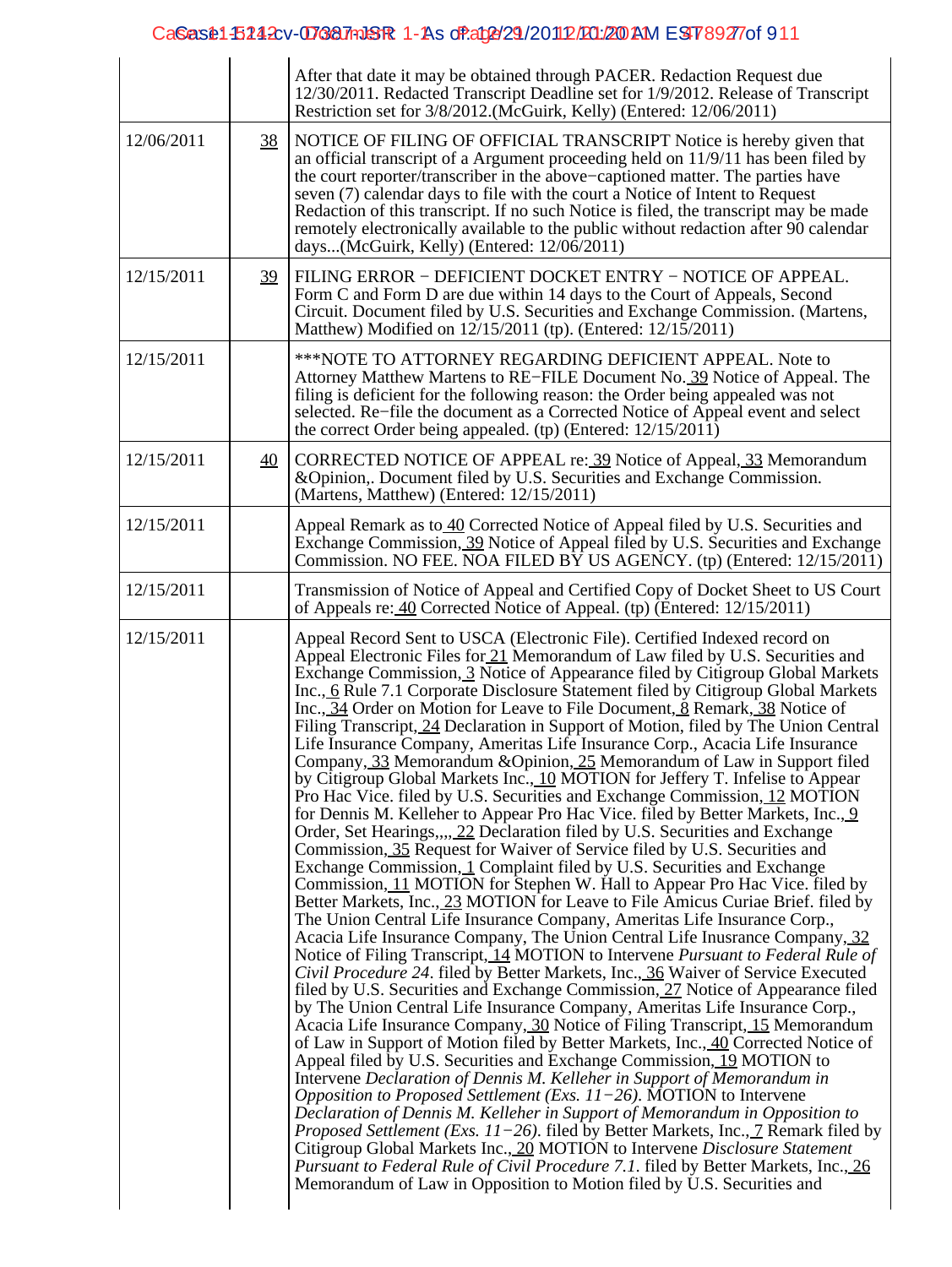# CasGase: 52442 cv - D70387748R 1 - 1As @fag@/210/20112101200AM ES4789287of 911

|            |    | Exchange Commission, 17 MOTION to Intervene Declaration of Dennis M.<br>Kelleher in Support of Memorandum in Opposition to Proposed Settlement (Decl.<br>& Exs. $1-3$ ). MOTION to Intervene Declaration of Dennis M. Kelleher in Support<br>of Memorandum in Opposition to Proposed Settlement (Decl. & Exs. $1-3$ ). filed by<br>Better Markets, Inc., 31 Transcript,, 16 MOTION to Intervene Proposed<br>Memorandum in Opposition to Proposed Settlement. filed by Better Markets, Inc.,<br>29 Transcript, 13 Notice of Appearance filed by U.S. Securities and Exchange<br>Commission, 37 Transcript, 5 Notice of Appearance filed by Citigroup Global<br>Markets Inc., 4 Notice of Appearance filed by Citigroup Global Markets Inc., 18<br>MOTION to Intervene Declaration of Dennis M. Kelleher in Support of<br>Memorandum in Opposition to Proposed Settlement (Exs. $4-10$ ). MOTION to<br>Intervene Declaration of Dennis M. Kelleher in Support of Memorandum in<br>Opposition to Proposed Settlement (Exs. $4-10$ ). filed by Better Markets, Inc., 39<br>Notice of Appeal filed by U.S. Securities and Exchange Commission, 28 Order on<br>Motion to Intervene, 2 Memorandum of Law in Support filed by U.S. Securities<br>and Exchange Commission were transmitted to the U.S. Court of Appeals. (tp)<br>(Entered: $12/15/2011$ )                                                                                                                                                                                                                                                                                                                                                                                                                                                                                                                                                                                                                                                                                                                                                                                                                                                                                                                                                                                                                                                                                                                                                                                                                                                                                                                                                                                                                                                                                                                                                   |
|------------|----|----------------------------------------------------------------------------------------------------------------------------------------------------------------------------------------------------------------------------------------------------------------------------------------------------------------------------------------------------------------------------------------------------------------------------------------------------------------------------------------------------------------------------------------------------------------------------------------------------------------------------------------------------------------------------------------------------------------------------------------------------------------------------------------------------------------------------------------------------------------------------------------------------------------------------------------------------------------------------------------------------------------------------------------------------------------------------------------------------------------------------------------------------------------------------------------------------------------------------------------------------------------------------------------------------------------------------------------------------------------------------------------------------------------------------------------------------------------------------------------------------------------------------------------------------------------------------------------------------------------------------------------------------------------------------------------------------------------------------------------------------------------------------------------------------------------------------------------------------------------------------------------------------------------------------------------------------------------------------------------------------------------------------------------------------------------------------------------------------------------------------------------------------------------------------------------------------------------------------------------------------------------------------------------------------------------------------------------------------------------------------------------------------------------------------------------------------------------------------------------------------------------------------------------------------------------------------------------------------------------------------------------------------------------------------------------------------------------------------------------------------------------------------------------------------------------------------------------------------------------------------------------------------|
| 12/16/2011 | 41 | MOTION to Stay Pending Appeal. Document filed by U.S. Securities and<br>Exchange Commission. (Martens, Matthew) (Entered: 12/16/2011)                                                                                                                                                                                                                                                                                                                                                                                                                                                                                                                                                                                                                                                                                                                                                                                                                                                                                                                                                                                                                                                                                                                                                                                                                                                                                                                                                                                                                                                                                                                                                                                                                                                                                                                                                                                                                                                                                                                                                                                                                                                                                                                                                                                                                                                                                                                                                                                                                                                                                                                                                                                                                                                                                                                                                              |
| 12/16/2011 | 42 | MEMORANDUM OF LAW in Support re: 41 MOTION to Stay Pending Appeal<br>Document filed by U.S. Securities and Exchange Commission. (Martens, Matthew)<br>(Entered: 12/16/2011)                                                                                                                                                                                                                                                                                                                                                                                                                                                                                                                                                                                                                                                                                                                                                                                                                                                                                                                                                                                                                                                                                                                                                                                                                                                                                                                                                                                                                                                                                                                                                                                                                                                                                                                                                                                                                                                                                                                                                                                                                                                                                                                                                                                                                                                                                                                                                                                                                                                                                                                                                                                                                                                                                                                        |
| 12/19/2011 | 43 | NOTICE OF APPEAL from 33 Memorandum & Opinion,. Form C and Form D are<br>due within 14 days to the Court of Appeals, Second Circuit. Document filed by<br>Citigroup Global Markets Inc Filing fee \$455.00, receipt number 0208–7034809.<br>(Karp, Brad) (Entered: 12/19/2011)                                                                                                                                                                                                                                                                                                                                                                                                                                                                                                                                                                                                                                                                                                                                                                                                                                                                                                                                                                                                                                                                                                                                                                                                                                                                                                                                                                                                                                                                                                                                                                                                                                                                                                                                                                                                                                                                                                                                                                                                                                                                                                                                                                                                                                                                                                                                                                                                                                                                                                                                                                                                                     |
| 12/19/2011 |    | Appeal Record Sent to USCA (Electronic File). Certified Indexed record on<br>Appeal Electronic Files for 21 Memorandum of Law filed by U.S. Securities and<br>Exchange Commission, 42 Memorandum of Law in Support of Motion filed by<br>U.S. Securities and Exchange Commission, 3 Notice of Appearance filed by<br>Citigroup Global Markets Inc., 6 Rule 7.1 Corporate Disclosure Statement filed by<br>Citigroup Global Markets Inc., 34 Order on Motion for Leave to File Document, 8<br>Remark, 38 Notice of Filing Transcript, 24 Declaration in Support of Motion, filed<br>by The Union Central Life Insurance Company, Ameritas Life Insurance Corp.,<br>Acacia Life Insurance Company, 33 Memorandum & Opinion, 25 Memorandum of<br>Law in Support filed by Citigroup Global Markets Inc., 10 MOTION for Jeffery T.<br>Infelise to Appear Pro Hac Vice. filed by U.S. Securities and Exchange<br>Commission, 12 MOTION for Dennis M. Kelleher to Appear Pro Hac Vice. filed<br>by Better Markets, Inc., 9 Order, Set Hearings,  22 Declaration filed by U.S.<br>Securities and Exchange Commission, 35 Request for Waiver of Service filed by<br>U.S. Securities and Exchange Commission, 1 Complaint filed by U.S. Securities<br>and Exchange Commission, 11 MOTION for Stephen W. Hall to Appear Pro Hac<br>Vice. filed by Better Markets, Inc., 23 MOTION for Leave to File Amicus Curiae<br>Brief. filed by The Union Central Life Insurance Company, Ameritas Life<br>Insurance Corp., Acacia Life Insurance Company, The Union Central Life<br>Inusrance Company, 32 Notice of Filing Transcript, 14 MOTION to Intervene<br>Pursuant to Federal Rule of Civil Procedure 24. filed by Better Markets, Inc., 36<br>Waiver of Service Executed filed by U.S. Securities and Exchange Commission, 27<br>Notice of Appearance filed by The Union Central Life Insurance Company,<br>Ameritas Life Insurance Corp., Acacia Life Insurance Company, 30 Notice of<br>Filing Transcript, 15 Memorandum of Law in Support of Motion filed by Better<br>Markets, Inc., 43 Notice of Appeal, filed by Citigroup Global Markets Inc., 40<br>Corrected Notice of Appeal filed by U.S. Securities and Exchange Commission, 7<br>Remark filed by Citigroup Global Markets Inc., 26 Memorandum of Law in<br>Opposition to Motion filed by U.S. Securities and Exchange Commission, 31<br>Transcript, 29 Transcript, 13 Notice of Appearance filed by U.S. Securities and<br>Exchange Commission, 37 Transcript, 5 Notice of Appearance filed by Citigroup<br>Global Markets Inc., 4 Notice of Appearance filed by Citigroup Global Markets<br>Inc., 28 Order on Motion to Intervene, 41 MOTION to Stay <i>Pending Appeal</i> . filed<br>by U.S. Securities and Exchange Commission, 2 Memorandum of Law in Support<br>filed by U.S. Securities and Exchange Commission were transmitted to the U.S. |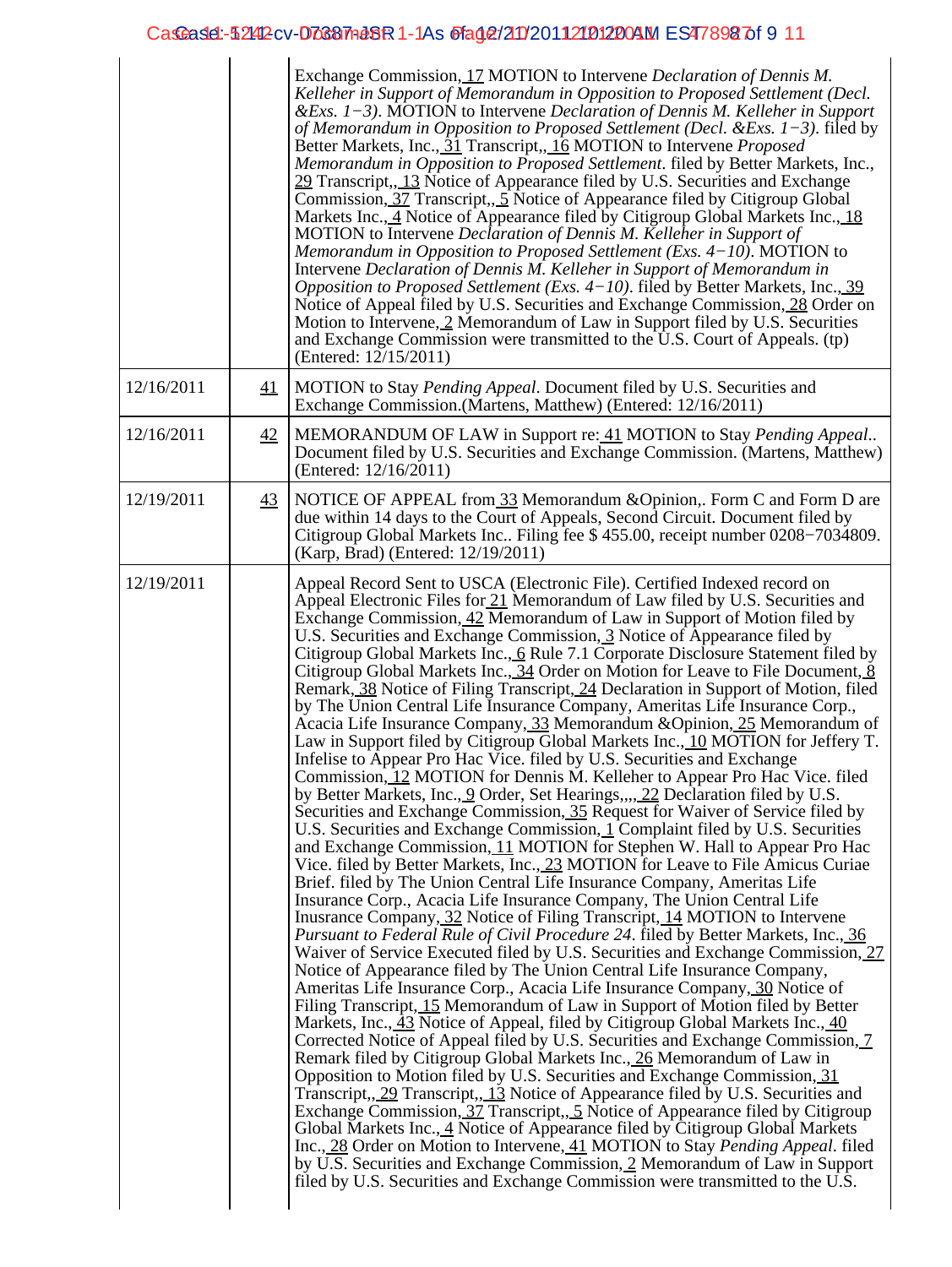# CasGase: 52442 cv - D70687748R 1 - 1As @fag@/211/2011 21212004M ES4789297 of 911

|            | Court of Appeals. (nd) (Entered: 12/19/2011)                                                                                                                  |
|------------|---------------------------------------------------------------------------------------------------------------------------------------------------------------|
| 12/20/2011 | 44   MEMORANDUM OF LAW in Support re: 41 MOTION to Stay Pending Appeal<br>Document filed by Citigroup Global Markets Inc (Karp, Brad) (Entered:<br>12/20/2011 |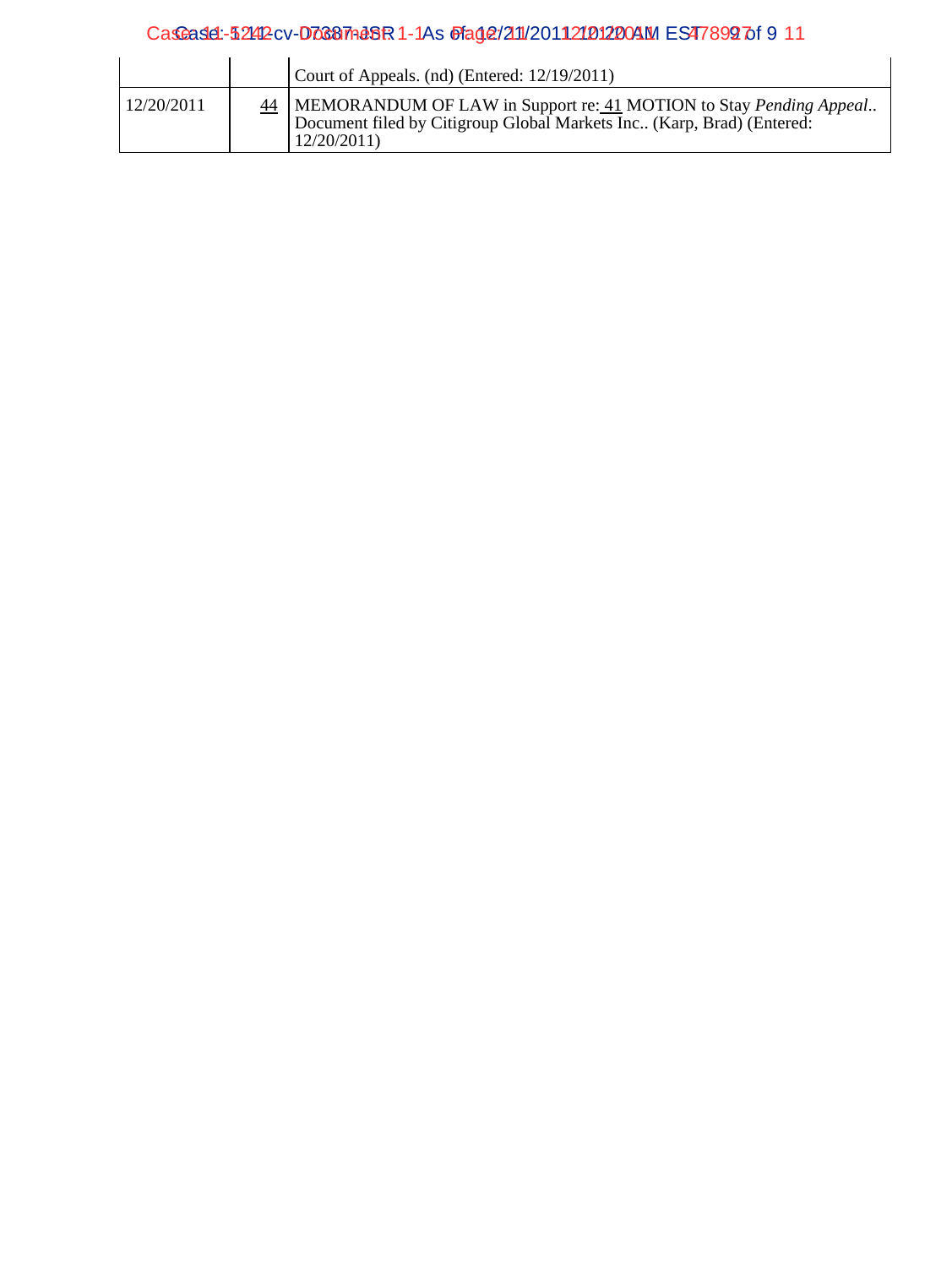**United States Court of Appeals for the Second Circuit Thurgood Marshall U.S. Courthouse 40 Foley Square New York, NY 10007**

**DENNIS JACOBS CHIEF JUDGE**

**CATHERINE O'HAGAN WOLFE CLERK OF COURT**

Date: December 21, 2011 Docket #: 11-5242 Short Title: United States Securities & Exc v. Citigroup Global Markets Inc.

 DC Docket #: 11-cv-7387 DC Court: SDNY (NEW YORK CITY) DC Judge: Rakoff

# **DOCKETING NOTICE**

A notice of appeal filed by Citigroup Global Markets Inc. in the above referenced case was docketed today as 11-5242. This number must appear on all documents related to this case that are filed in this Court. For pro se parties the docket sheet with the caption page, and an Acknowledgment and Notice of Appearance Form are enclosed. In counseled cases the docket sheet is available on PACER. Counsel must access the Acknowledgment and Notice of Appearance Form from this Court's website [http://www.ca2.uscourts.gov.](http://www.ca2.uscourts.gov,./)

The form must be completed and returned within 14 days of the date of this notice. The form requires the following information:

YOUR CORRECT CONTACT INFORMATION: Review the party information on the docket sheet and note any incorrect information in writing on the Acknowledgment and Notice of Appearance Form.

The Court will contact one counsel per party or group of collectively represented parties when serving notice or issuing our order. Counsel must designate on the Acknowledgment and Notice of Appearance a lead attorney to accept all notices from this Court who, in turn will, be responsible for notifying any associated counsel.

CAPTION: This Court must use the district court caption See FRAP 12(a), 32(a). Please review the caption carefully and promptly advise this Court of any improper or inaccurate designations in writing on the Acknowledgment and Notice of Appearance form. If a party has been terminated from the case the caption may reflect that change only if the district court judge ordered that the caption be amended.